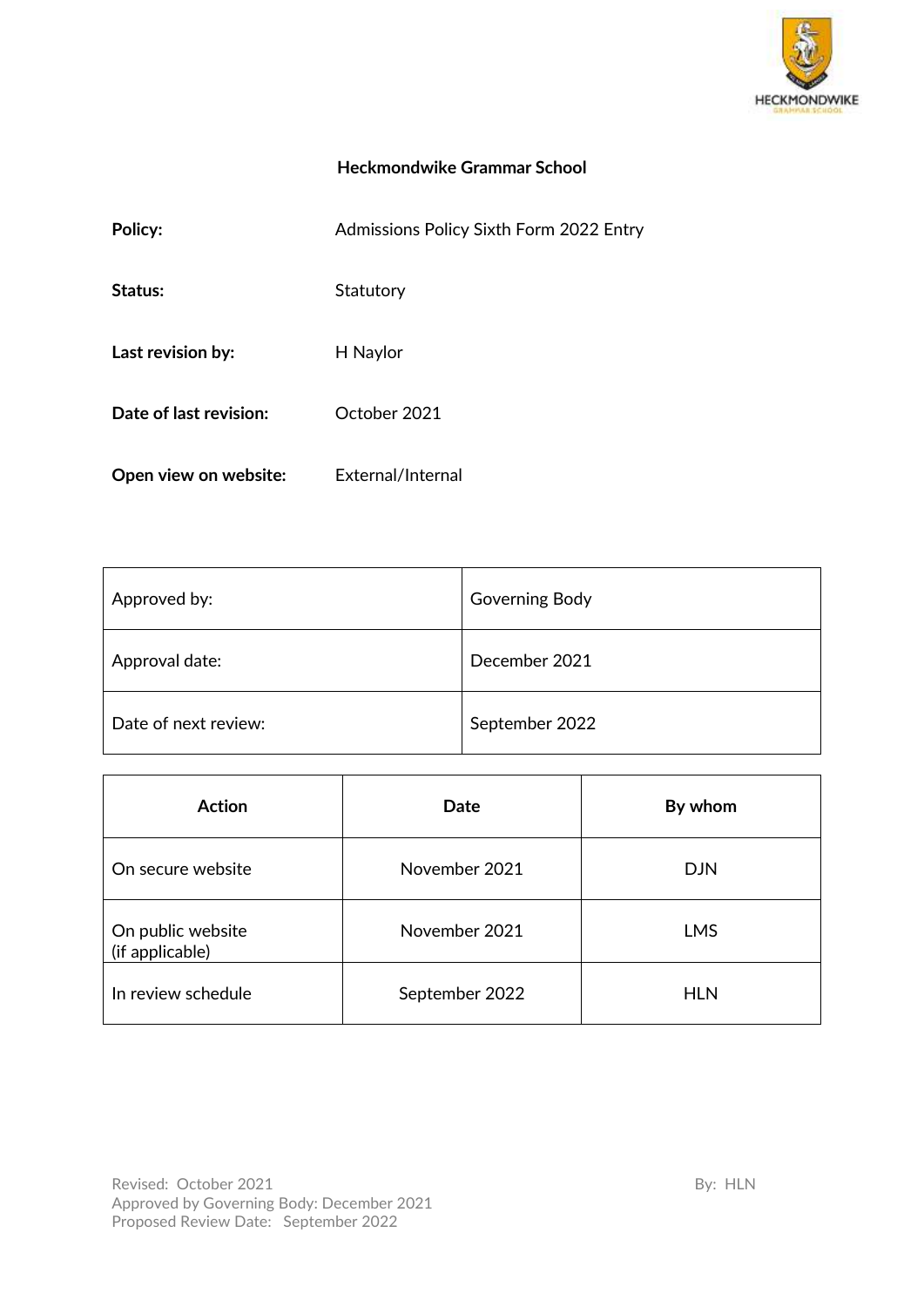

# **ADMISSION POLICY FOR HECKMONDWIKE GRAMMAR SCHOOL SIXTH FORM (Entry 2022)**

## **Section I - General Principles**

At Heckmondwike we offer a range of high quality academic qualifications, each of which requires certain minimum grades at GCSE. Our policy is to ensure that all students accepted into the Sixth Form are placed on appropriate courses where they are likely to succeed because we believe this is in the best interests of the student.

All students in Year 11 currently at HGS are automatically considered for places in the Sixth Form and will be allocated a meeting with a senior member of staff to discuss their A level choices.

We will also accept applications from students wishing to transfer to Heckmondwike from another school.

Where applicants have a disability or learning difficulty we will endeavour to ensure that there is continuity of support and that they have equal access to the opportunities and experiences offered.

In all cases the same admission criteria will apply. We have a Published Admission Number (PAN) of 100 for external admissions. This is the minimum number which we will admit.

The closing date for applications is **Monday 31st January 2022**

### **Section 2 - Definitions and Details**

#### **Admission number Year 12**

We might exceed the PAN if the preferred courses of study are not oversubscribed and the external applicant has met the relevant entry requirements.

Applications from external candidates should be made by **Monday 31st January 2022** to enable us to plan courses effectively.

The school reserve the right to withdraw any subject if the number of students opting for the subject does not constitute a viable group size.

#### **Academic requirements**

For entry onto our A level courses we require a minimum of:

- Grade 5 in mathematics
- Grade 5 in English Language or English Literature
- Achieving at least 3 other GCSEs at grade 6 or above